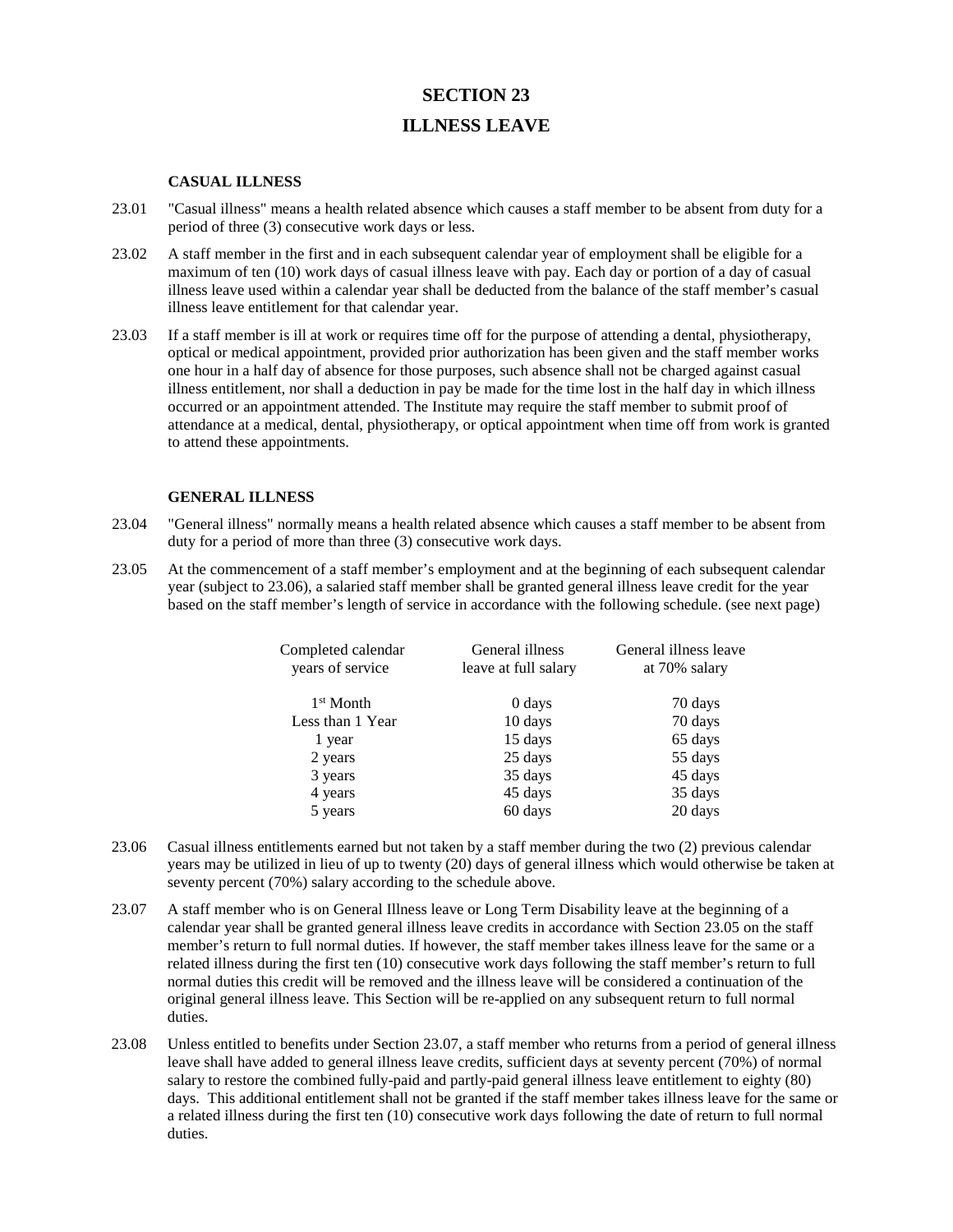- 23.09 When a day designated as a Paid Holiday under Section 17 falls within a period of general illness it shall be counted as a day of general illness and under no circumstances shall a staff member receive an additional entitlement in respect of that day.
- 23.10 For the purpose of this Section, the maximum period of continuous absence recognized shall be eighty (80) consecutive work days. A staff member whose illness or disability extends beyond that period may make application for benefit under the Long Term Disability Plan.

## **ADMINISTRATION**

- 23.11 A staff member is not eligible to receive illness leave benefits under this Section if:
	- (a) the absence is due to an injury while in the employ of any other employer, that qualifies for Workers Compensation benefits, nor is the staff member eligible for any illness leave benefits for any subsequent absence caused by that injury; or
	- (b) the absence is due to an intentional self-inflicted injury.
- 23.12 (a) The staff member shall provide a medical certificate from a physician for any absence due to general illness. The medical certificate will indicate: the expected duration of the illness or injury, the individual is under a physician's care, and the illness or injury prevents the individual from performing full normal or modified duties.
	- (b) For prolonged absences greater than ten (10) days, the Institute may require the staff member to have a physician submit medical evidence on the Institute's form indicating that the staff member is disabled from full or modified duties. Expenses for the completion of this form will be paid by the Institute to limits established by the Institute.
- 23.13 When a staff member has been on illness leave and wishes to return to work, the Institute may require the provision of medical evidence from the staff member's physician confirming fitness to perform full, normal duties or restricted or modified duties (hours of work or job tasks).
- 23.14 (a) The Institute may require that a staff member undergo a medical examination by a physician selected by NAIT:
	- (i) in the case of prolonged or frequent absence due to illness; or
	- (ii) when it is considered that the staff member is unable to satisfactorily perform full normal duties or restricted or modified duties (hours of work or job tasks) due to disability or illness.
	- (b) The staff member shall be entitled to have the staff member's personal physician or other physician of the staff member's choice provide relevant documentation to the physician appointed by the Institute, when undergoing a medical examination. With the consent of the staff member a copy of the report of the physician conducting the medical examination shall be sent to the staff member's physician by the Institute.
	- (c) Should the opinions of the treating physician and the physician selected by NAIT differ regarding the status of the staff members' health, the dispute will be settled by a third physician. This physician will be selected by mutual agreement of the two physicians, from a list of physicians provided by NAIT and the Association. Expenses of this physician shall be paid by the Institute.
- 23.15 Where a staff member has been medically examined by a physician and is also applying for LTD benefits, a copy of the report of the physician who conducted the medical examination shall be considered as part of the staff member's application.
- 23.16 The parties agree that casual and general illness benefits as provided in this Section are intended only for the purpose of protecting a staff member from loss of income when the staff member is ill.
- 23.17 If a staff member is injured and becomes entitled to the salary and benefits payable by the Institute under its policies, guidelines and procedures including this Collective Agreement and if the injured staff member is entitled to bring action against some person for such injury, the Institute is subrogated to all rights of the injured staff member in respect of such salary and benefits paid. The injured staff member shall reimburse the Institute for such salary and benefits, to the extent that they are recovered from some other person.